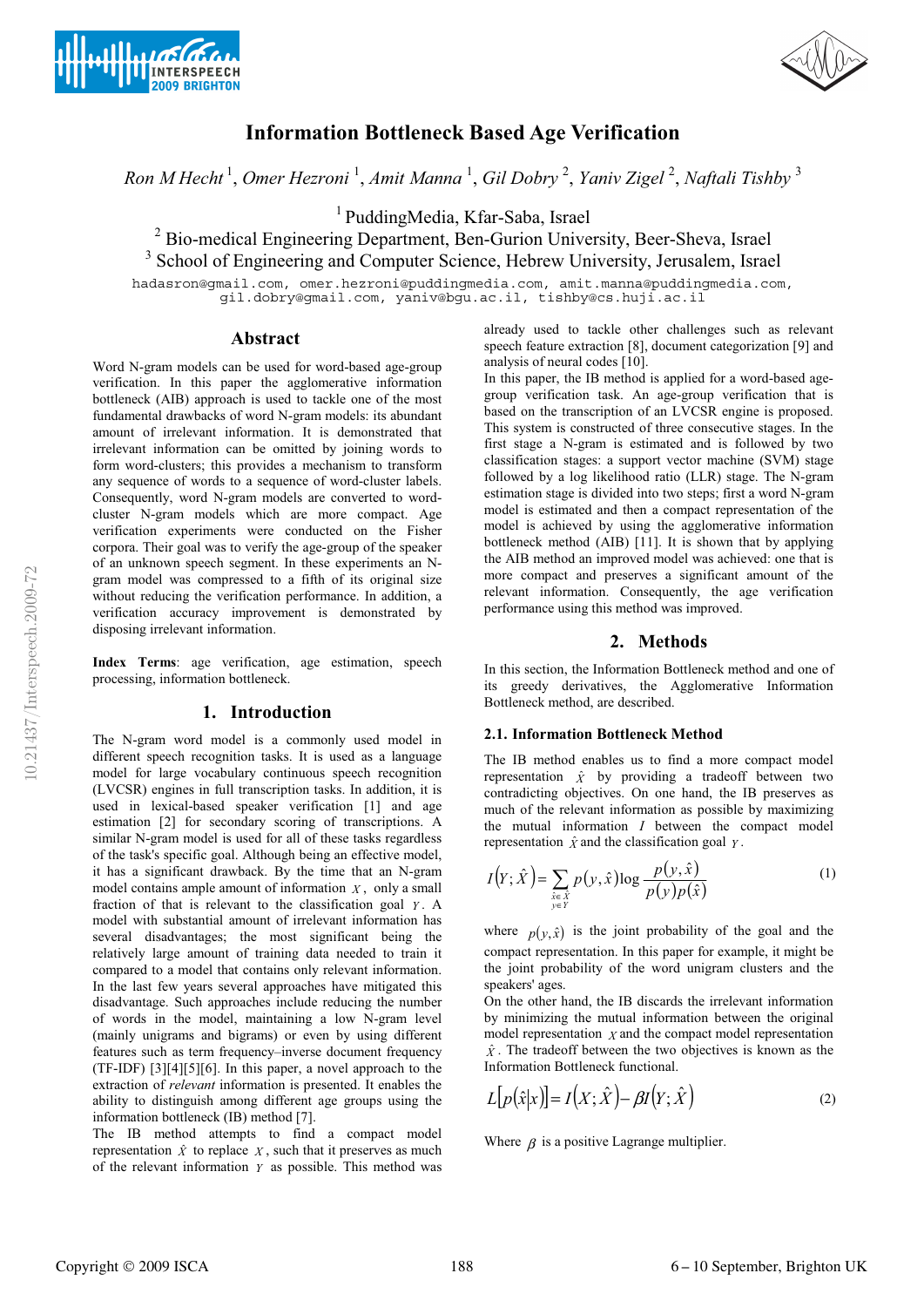#### **2.2. Agglomerative Information Bottleneck Method**

The AIB is a greedy approximation to the minimization of the IB functional. This derivative of the IB is applicable for a discrete feature space and is used for bottom-up hierarchical clustering. The algorithm starts with a set of clusters such that for every object in the discrete feature space a cluster is created and therefore generates a number of clusters equivalent to the number of objects. In the unigram model for example, the algorithm starts with a set of clusters such that every cluster has a single word in it. In each step the algorithm starts with a given clustering  $\hat{X}_{before}$  and merges two objects  $x_l$ ,  $x_r$  to a new object  $x_m$  according to the AIB criterion, resulting in a new clustering  $\hat{X}_{\text{after}}$ . The criterion for the selection of the clusters is to minimize the loss of *L*:

$$
x_m = x_r \cup x_l =
$$
  
= arg min $(L[p(\hat{x}_{before}|x)] - L[p(\hat{x}_{after}|x)])$  (3)

Since only  $x_r$ ,  $x_l$ ,  $x_m$  contribute to the change in *L*, the former equation can easily be solved and yields the following merge criterion.

$$
L[p(\hat{x}_{before}|x)] - L[p(\hat{x}_{after}|x)] =
$$
  
=  $I(x; \hat{x}_{before}) - \beta I(y; \hat{x}_{before}) - (I(x; \hat{x}_{after}) - \beta I(y; \hat{x}_{after})) =$   
=  $p(x, D_{KL}(p(x|x, ||p(x)) + p(x,)D_{KL}(p(x|x, ||p(x)))$   
-  $p(x_m)D_{KL}(p(x|x_m)||p(x)) - \beta p(x,)D_{KL}(p(y|x, ||p(y)))$   
-  $\beta p(x,)D_{KL}(p(y|x, ||p(y)) + \beta p(x_m)D_{KL}(p(y|x_m)||p(y))$ 

where  $D_{KL}$  is the Kullback–Leibler divergence.

$$
D_{KL}\big(p(x)\|q(x)\big) = \sum_{x \in X} p(x) \log \frac{p(x)}{q(x)}\tag{5}
$$

#### **3. AIB-Based System**

Based on the AIB algorithm a word-based age-group verification system was created. This system takes advantage of the ability of the AIB algorithm to extract relevant information. The system has three training phases and a single testing phase.

Training phase *A* is the most fundamental phase where wordlevel clustering occurs. The input for this stage is a large corpus in which each of the age groups is sufficiently represented. The output is a mapping between the word-level features, word unigrams for example, and clusters. The phase is composed of several stages. In the first two stages the word based features are created. During the first stage, the audio is transformed to a sequence of words using an LVCSR engine. In the second stage, the word sequence is transformed to word level features. The word level features used are word unigrams  $p(w_i)$  and word pairs unigrams  $p(w_i, w_{i-1})$ . In each of the experiments only one type of feature is used. During the third stage the joined distribution between the age groups and the word-level features is estimated. The wordlevel AIB-based clustering occurs during the fourth stage. The AIB algorithm clusters the features into groups until it reaches a desired number of clusters.

The goal of phase *B* is to train an SVM model for the classification of the different age groups. Each conversation in the corpus is first mapped to a point in the clusters distribution space, where each dimension of the space is the conditional probability of the  $i^{\text{th}}$  cluster given the  $j^{\text{th}}$  call  $p(x_i|c_i)$  where  $c_j$  denote the *j* call. This is achieved by first

transforming the audio to word-level feature as in phase A. The mapping from training phase A is then used to transform the word-level feature to cluster distributions. The input conversations of this phase are the input for the SVM training. For each age-group a single one-versus-all SVM model is trained.

During the last training phase *C*, a LLR model is trained. For each age-group a Gaussian model with a diagonal covariance matrix is estimated. During this stage each call is transformed to a point in the clusters distribution space in a manner identical to the first three stages of training phase B. Each point is then scored against all the SVM models that were trained in the previous stage. The output is a point in the SVM score space where the dimension of the space is the number of models used. In this space the LLR model is estimated.



Figure 1: *The AIB-based age estimation system.*

The testing phase takes advantage of all the model types that were estimated in the training phases. The testing phase includes the first four stages of training phase C. At the last stage, the LLR stage, the Gaussian with the diagonal covariance matrix for the hypothesized age group is used for the final scoring.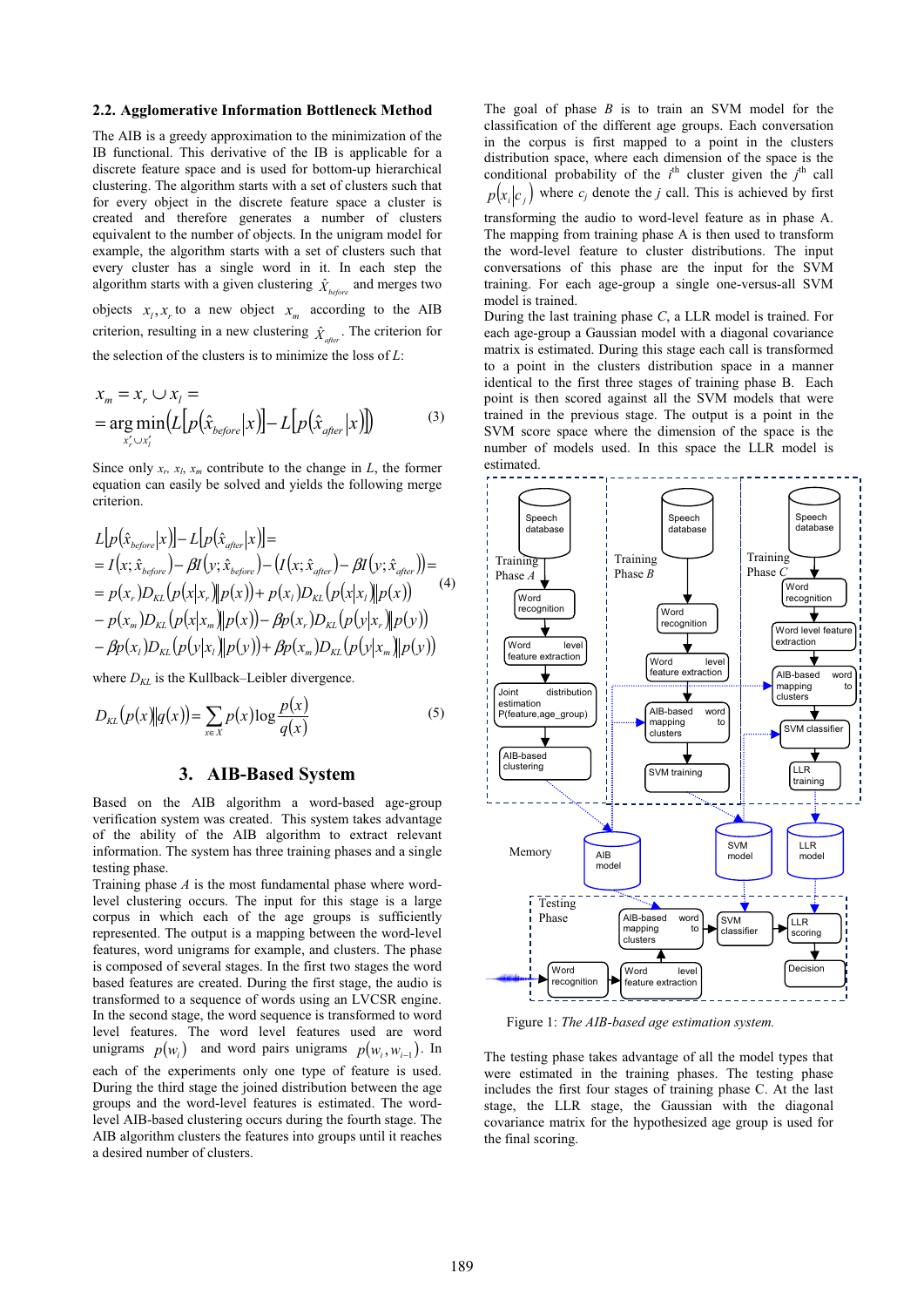# **4. Experiments and Results**

This section describes two sets of experiments that were conducted on the LDC Fisher English speech corpora [12]. The goal of the first set of experiments was to find the most natural split of the age spectrum into age-groups. The second set of experiments was a set of age-group verification experiments. These experiments demonstrated the advantages of the AIB method. The task that was chosen was a four agegroups verification task where the age group of a speaker for a given conversation is verified. Each side of a conversation was treated as a different call.

## **4.1. Corpora**

The Fisher corpora were selected due to their vast number of calls and speaker diversity. Thousands of calls were available for each age group, each around ten minutes long, providing tens of thousands of minutes of relevant audio. These calls were recorded from thousands of distinct speakers. In addition, the corpora are well balanced between both genders. Approximately 11,000 conversations from the Fisher part II corpus were used for training while tests were conducted on more than 8,000 conversations from the Fisher part I. Conversations in the original Fisher part I corpus were omitted from the tests if the speaker of a conversation was present in the Fisher part II corpus.

Table 1. Training and Testing Corpora Sizes

| Age-group | Training | Testing |
|-----------|----------|---------|
| $0 - 25$  | 2595     | 1894    |
| 26-40     | 42.02    | 3309    |
| 41-55     | 2853     | 2155    |
| $56+$     | 1114     | 868     |

#### **4.2. Age Group Definition**

In most speech recognition challenges, the challenge is defined as the classification among well defined and distinct groups. In gender recognition, for example, the caller is either male or female. However in age estimation, it is much more complicated to draw the borders between age groups due to several reasons:

- The target variable is a continuous one.
- A person does not spend all his life in a single age group. One rather moves smoothly from one group to the other.
- The age-group classification heuristic is ambiguous since it can be of either uniform or variable distribution.

The age groups definition problem was tackled using the AIB method. The AIB provides us with a distance unit that splits the age spectrum into the most natural groups. Unlike the ordinary AIB, in which features  $(x)$  were merged to form feature groups, in the "Age Group Definition" case, the labels (*y*) were merged to form age groups.

A set of experiments was conducted over the Fisher II corpus in order to find the most natural groupings. The corpus is split to 90 sub-groups, spanning from ages 20 to 64 for both genders (45 years  $\times$  2 genders). For each sub-group, a wordlevel feature vector is estimated. The sub-groups are then hierarchically clustered to form larger groups. Four experiments were conducted, each on a different word-level feature type:

• Word unigram vector based on the real transcription.

- Word-pairs unigram vector based on the real transcription.
- Word unigram vector based on the LVCSR-based transcription.
- Word-pairs unigram vector on the LVCSR-based transcription.

 The results of the procedure are shown in Figure 2 in a dendrogram format. Since the AIB is a bottom-up approach, it is interesting to see that the two main clusters that were formed are the two genders. The four upper most clusters split each gender into two parts, a smaller part that consists mainly of the younger ages and a larger part that consists mainly of the older ages. The observation that younger age-groups consist of shorter age ranges led to the following non-linear age-group division: below 25 years old, between 25 and 40 years old, between 41 and 55 years old and above 55 years



Figure 2: *Dendrogram of the age and gender groups.* 

In Figure 3, the clustering process can be viewed from the mutual information aspect. For each number of clusters the mutual information between the words and the clusters is given (Eq. 1). It can be observed that significant age